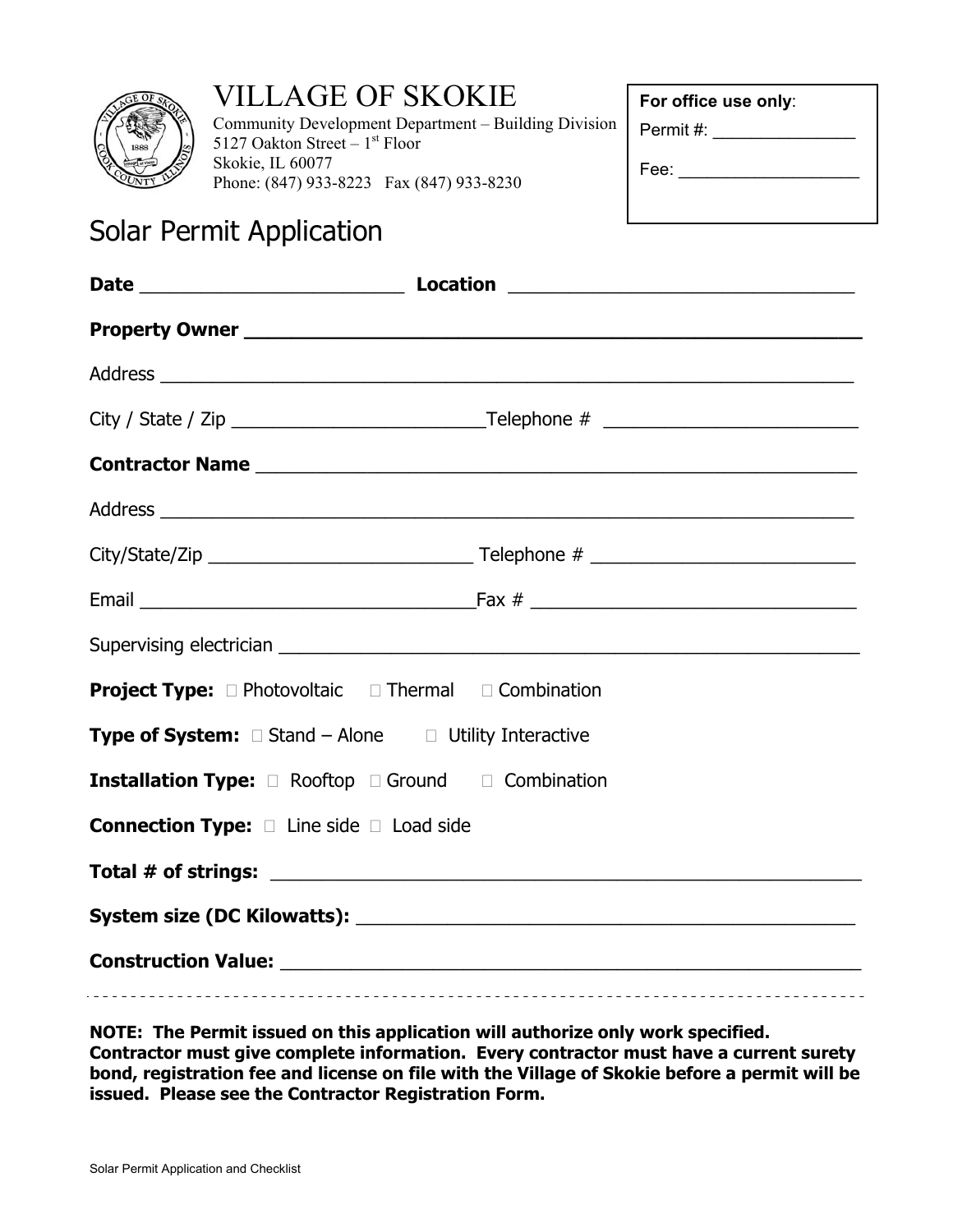

## VILLAGE OF SKOKIE

Community Development Department – Building Division 5127 Oakton Street –  $1<sup>st</sup>$  Floor Skokie, IL 60077 Phone (847) 933-8223 Fax (847) 933-8230

## **SOLAR PANEL CHECKLIST**:

### **SOLAR CONTRACTOR REGISTRATION REQUIREMENTS**

- $\Box$  Copy of current electrical license
- $\Box$  Copy of current plumbing licenses and letter of intent (thermal permits only)
- □ 20K Surety Bond (must state general contractor on bond)

### **PERMIT SUBMITTAL REQUIREMENTS (ALL SOLAR INSTALLATIONS)**

 $\Box$  Completed Solar Permit Application (with homeowner signature)

Include **2** copies of the following:

- $\Box$  Structural report with calculations (stamped by licensed Engineer) \*Must include details of existing roof structure and materials
- $\Box$  Site plan showing locations of all disconnects and equipment
- $\Box$  Roof layout showing module orientation and fire setbacks
- $\Box$  Cut sheets for all equipment, racking, and flashings
- Attachment details
- $\Box$  Copy of homeowner signed contract or approval letter

Photovoltaic installation:

- $\Box$  One-line diagram showing conduit, conductors, and grounding details
- $\Box$  Electrical details and calculations for complete system
- $\Box$  Battery details if applicable (type, quantity, location)
- $\Box$  Existing electrical service photos (all panels and service equipment) \*Line side taps not allowed on outdated systems

Solar thermal installation:

 $\Box$  Riser diagram and piping layout